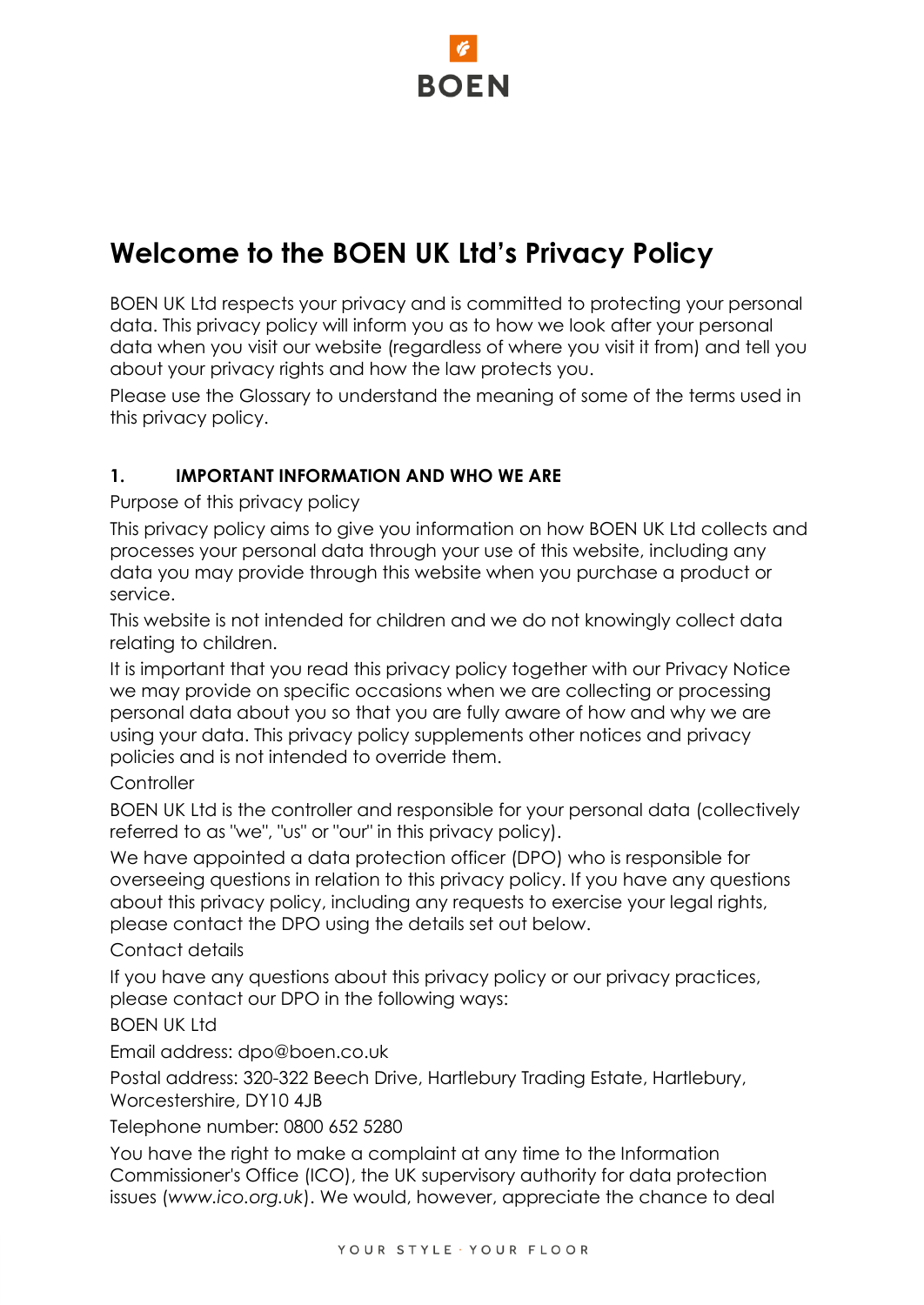

with your concerns before you approach the ICO so please contact us in the first instance.

Changes to the privacy policy and your duty to inform us of changes

We keep our privacy policy under regular review. This version was last updated on 23 March 2020.

It is important that the personal data we hold about you is accurate and current. Please keep us informed if your personal data changes during your relationship with us.

Third-party links

This website may include links to third-party websites, plug-ins and applications. Clicking on those links or enabling those connections may allow third parties to collect or share data about you. We do not control these third-party websites and are not responsible for their privacy statements. When you leave our website, we encourage you to read the privacy policy of every website you visit.

## **2. THE DATA WE COLLECT ABOUT YOU**

Personal data, or personal information, means any information about an individual from which that person can be identified. It does not include data where the identity has been removed (anonymous data).

We may collect, use, store and transfer different kinds of personal data about you which we have grouped together as follows:

- "Identity Data" includes first name, maiden name, last name, username or similar identifier, marital status, title, date of birth and gender.
- "Contact Data" includes billing address, delivery address, email address and telephone numbers.
- "Financial Data" includes bank account and payment card details.
- "Transaction Data" includes details about payments to and from you and other details of products and services you have purchased from us.
- "Technical Data" includes internet protocol (IP) address, your login data, browser type and version, time zone setting and location, browser plug-in types and versions, operating system and platform, and other technology on the devices you use to access this website.
- "Profile Data" includes your username and password, purchases or orders made by you, your interests, preferences, feedback and survey responses.
- "Usage Data" includes information about how you use our website, products and services.
- "Marketing and Communications Data" includes your preferences in receiving marketing from us and our third parties and your communication preferences.

#### **BOEN UK LTD**

Unit 320-322 Beech Drive, Hartlebury Trading Estate, Hartlebury, Worcs, DY10 4JB Tel. +44 (0)800 652 5280 [sales@boen.co.uk,](mailto:sales@boen.co.uk) **boen.co.uk**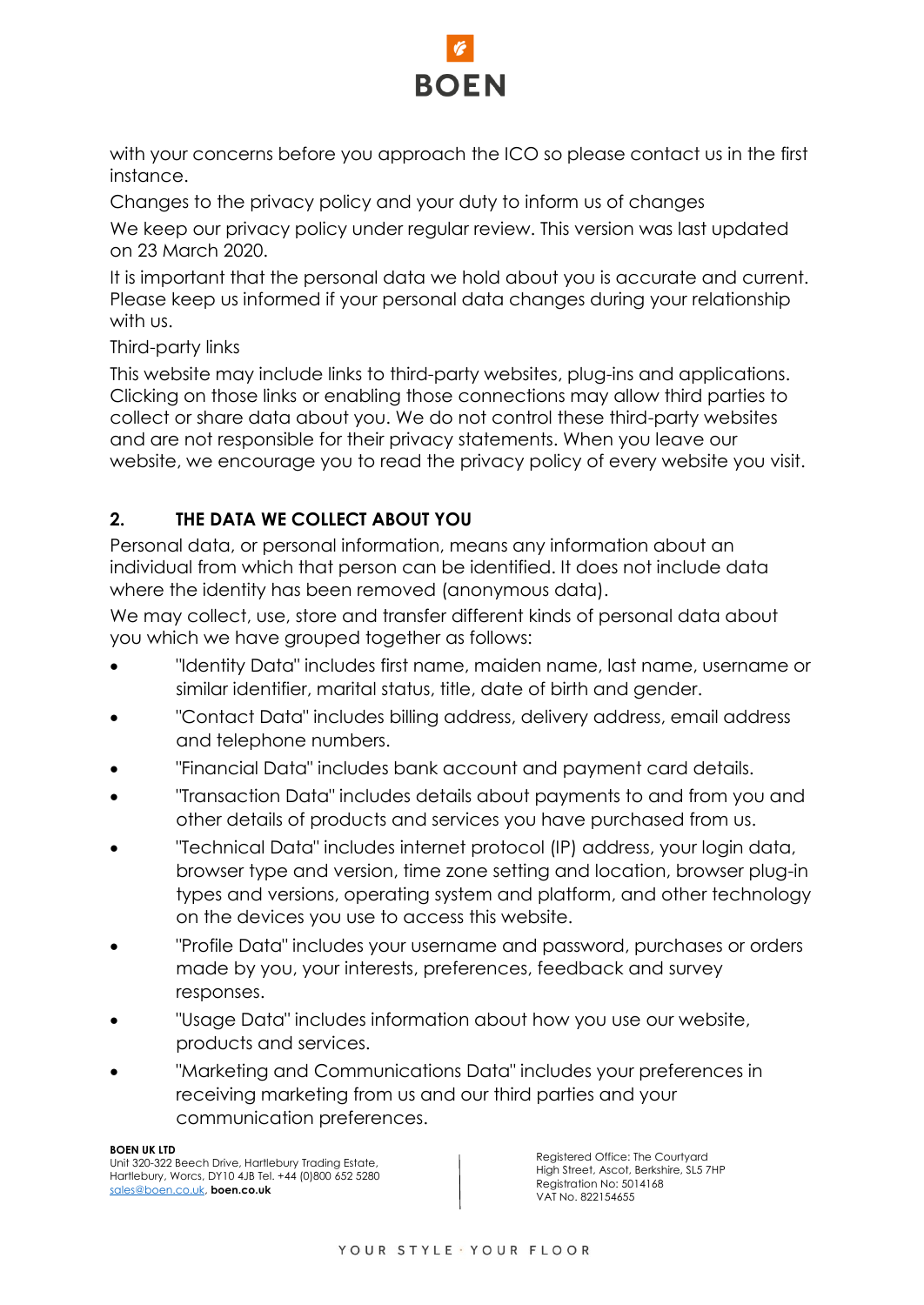

We also collect, use and share "Aggregated Data" such as statistical or demographic data for any purpose. Aggregated Data could be derived from your personal data but is not considered personal data in law as this data will **not** directly or indirectly reveal your identity. For example, we may aggregate your Usage Data to calculate the percentage of users accessing a specific website feature. However, if we combine or connect Aggregated Data with your personal data so that it can directly or indirectly identify you, we treat the combined data as personal data which will be used in accordance with this privacy policy.

We do not collect any "Special Categories of Personal Data" about you (this includes details about your race or ethnicity, religious or philosophical beliefs, sex life, sexual orientation, political opinions, trade union membership, information about your health, and genetic and biometric data). Nor do we collect any information about criminal convictions and offences.

If you fail to provide personal data

Where we need to collect personal data by law, or under the terms of a contract we have with you, and you fail to provide that data when requested, we may not be able to perform the contract we have or are trying to enter into with you (for example, to provide you with goods or services). In this case, we may have to cancel a product or service you have with us but we will notify you if this is the case at the time.

## **3. HOW IS YOUR PERSONAL DATA COLLECTED?**

We use different methods to collect data from and about you including through:

- **Direct interactions.** You may give us your Identity, Contact and Financial Data by filling in forms or by corresponding with us by post, phone, email or otherwise. This includes personal data you provide when you:
	- apply for our products or services;
	- create an account on our website;
	- subscribe to our service or publications;
	- request marketing to be sent to you;
	- enter a competition, promotion or survey; or
	- give us feedback or contact us.
- **Automated technologies or interactions.** As you interact with our website, we will automatically collect Technical Data about your equipment, browsing actions and patterns. We collect this personal data by using cookies and other similar technologies. Please see our cookie policy for further details.

**BOEN UK LTD**

Unit 320-322 Beech Drive, Hartlebury Trading Estate, Hartlebury, Worcs, DY10 4JB Tel. +44 (0)800 652 5280 [sales@boen.co.uk,](mailto:sales@boen.co.uk) **boen.co.uk**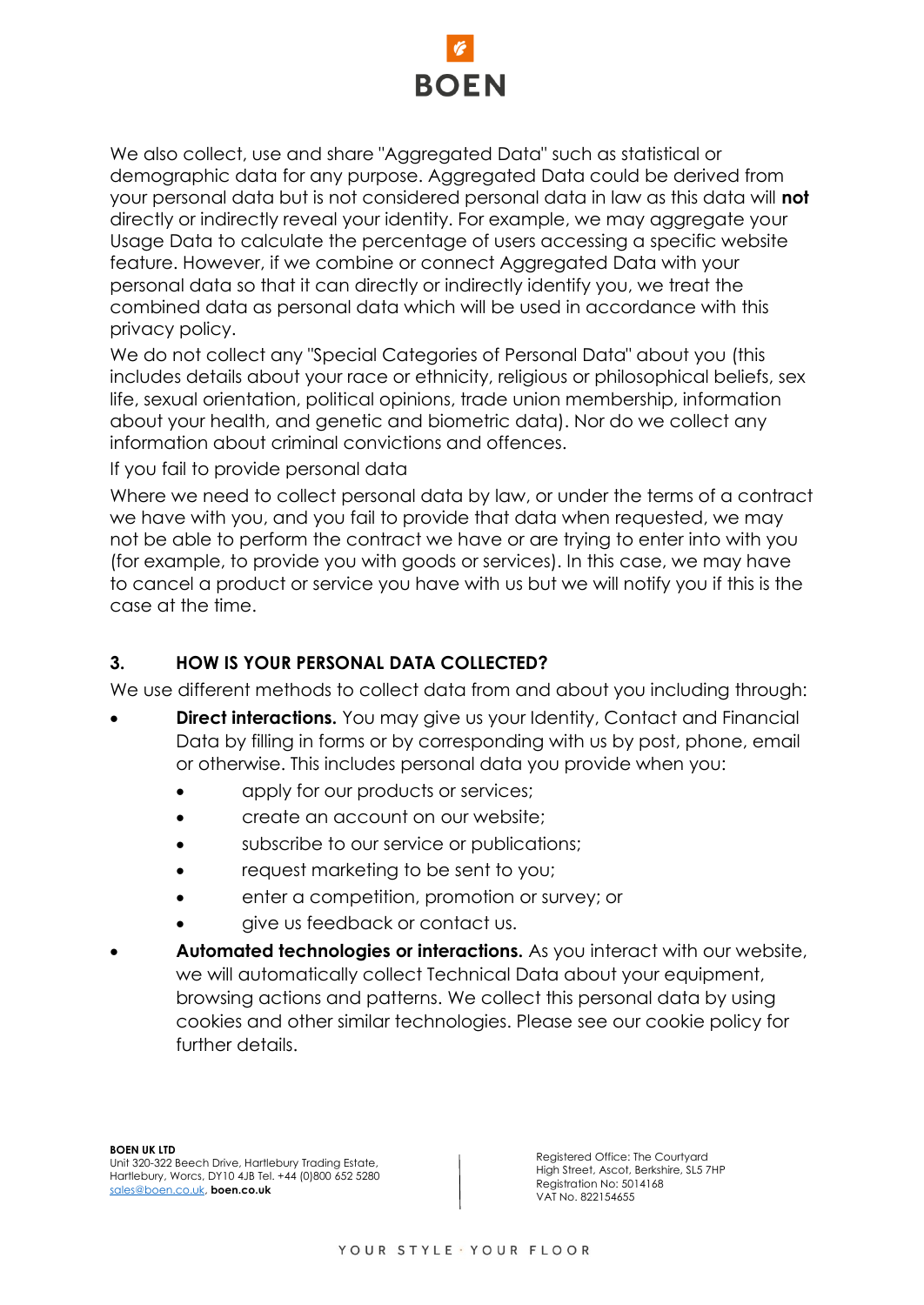

## **4. HOW WE USE YOUR PERSONAL DATA**

We will only use your personal data when the law allows us to. Most commonly, we will use your personal data in the following circumstances:

- Where we need to perform the contract we are about to enter into or have entered into with you.
- Where it is necessary for our legitimate interests (or those of a third party) and your interests and fundamental rights do not override those interests.
- Where we need to comply with a legal obligation.

Generally, we do not rely on consent as a legal basis for processing your personal data although we will get your consent before sending third party direct marketing communications to you via email or text message. You have the right to withdraw consent to marketing at any time by contacting us.

Purposes for which we will use your personal data

We have set out below, in a table format, a description of all the ways we plan to use your personal data, and which of the legal bases we rely on to do so. We have also identified what our legitimate interests are where appropriate.

Note that we may process your personal data for more than one lawful ground depending on the specific purpose for which we are using your data. Please contact us if you need details about the specific legal ground we are relying on to process your personal data where more than one ground has been set out in the table below.

| <b>Purpose/Activity</b>                                                                                                                    | Type of data                                                                                              | Lawful basis for processing<br>including basis of legitimate<br>interest                                                                                                                |
|--------------------------------------------------------------------------------------------------------------------------------------------|-----------------------------------------------------------------------------------------------------------|-----------------------------------------------------------------------------------------------------------------------------------------------------------------------------------------|
| To register you as a new<br>customer                                                                                                       | (a) Identity<br>(b) Contact                                                                               | Performance of a contract<br>with you                                                                                                                                                   |
| To process and deliver<br>your order including:<br>(a) Manage payments,<br>fees and charges<br>(b) Collect and recover<br>money owed to us | (a) Identity<br>(b) Contact<br>(c) Financial<br>(d) Transaction<br>(e) Marketing<br>and<br>Communications | (a) Performance of a<br>contract with you<br>(b) Necessary for our<br>legitimate interests (to<br>recover debts due to us)                                                              |
| To manage our<br>relationship with you<br>which will include:<br>(a) Notifying you about<br>changes to our terms or<br>privacy policy      | (a) Identity<br>(b) Contact<br>(c) Profile<br>(d) Marketing<br>and<br>Communications                      | (a) Performance of a<br>contract with you<br>(b) Necessary to comply with<br>a legal obligation<br>(c) Necessary for our<br>legitimate interests (to keep<br>our records updated and to |

**BOEN UK LTD**

Unit 320-322 Beech Drive, Hartlebury Trading Estate, Hartlebury, Worcs, DY10 4JB Tel. +44 (0)800 652 5280 [sales@boen.co.uk,](mailto:sales@boen.co.uk) **boen.co.uk**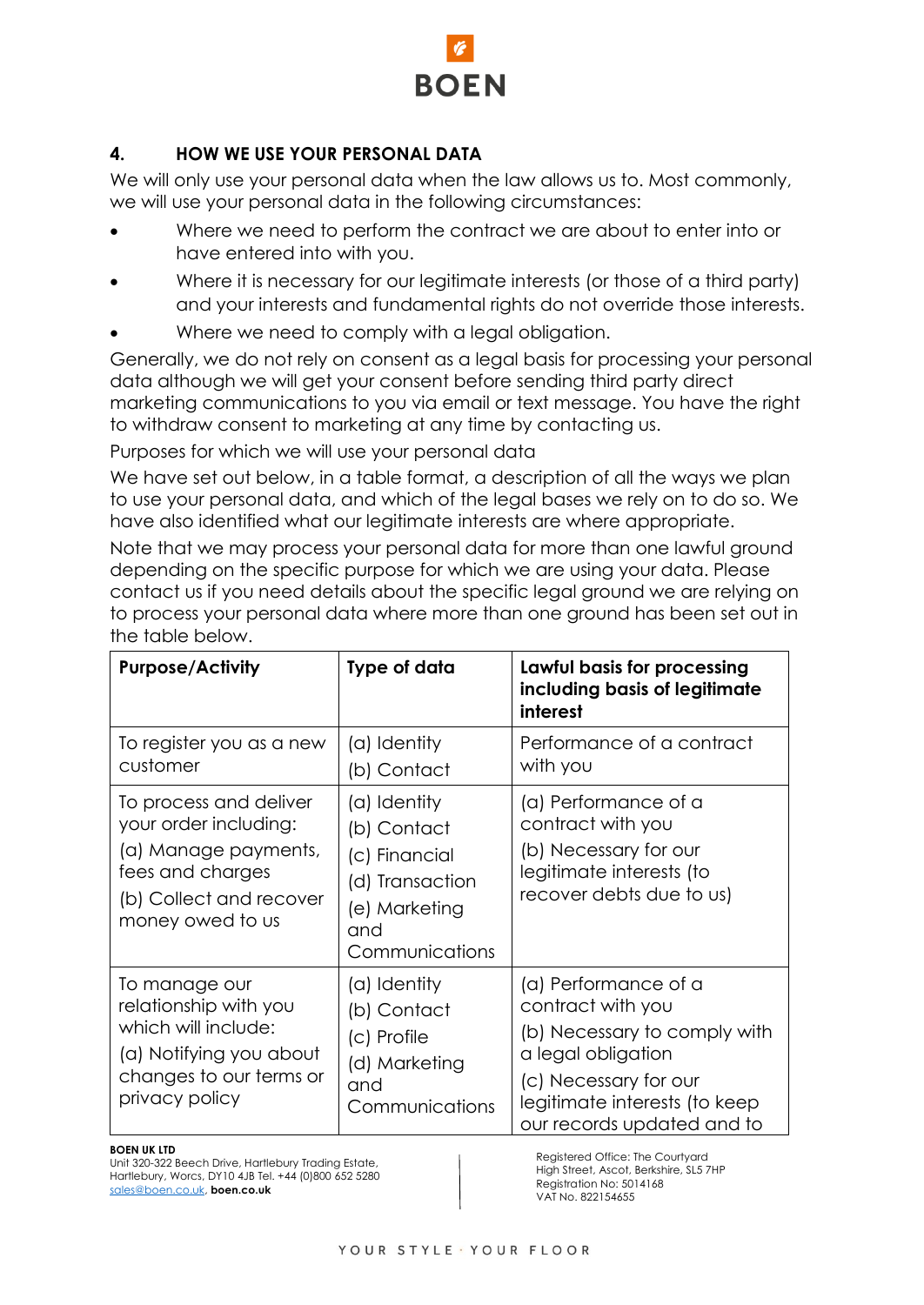

| (b) Asking you to leave<br>a review or take a<br>survey                                                                                                                                         |                                                                                                                    | study how customers use our<br>products/services)                                                                                                                                                                                                                                                                    |
|-------------------------------------------------------------------------------------------------------------------------------------------------------------------------------------------------|--------------------------------------------------------------------------------------------------------------------|----------------------------------------------------------------------------------------------------------------------------------------------------------------------------------------------------------------------------------------------------------------------------------------------------------------------|
| To enable you to<br>partake in a prize draw,<br>competition or<br>complete a survey                                                                                                             | (a) Identity<br>(b) Contact<br>(c) Profile<br>(d) Usage<br>(e) Marketing<br>and<br>Communications                  | (a) Performance of a<br>contract with you<br>(b) Necessary for our<br>legitimate interests (to study<br>how customers use our<br>products/services, to develop<br>them and grow our business)                                                                                                                        |
| To administer and<br>protect our business<br>and this website<br>(including<br>troubleshooting, data<br>analysis, testing, system<br>maintenance, support,<br>reporting and hosting of<br>data) | (a) Identity<br>(b) Contact<br>(c) Technical                                                                       | (a) Necessary for our<br>legitimate interests (for<br>running our business, provision<br>of administration and IT<br>services, network security, to<br>prevent fraud and in the<br>context of a business<br>reorganisation or group<br>restructuring exercise)<br>(b) Necessary to comply with<br>a legal obligation |
| To deliver relevant<br>website content and<br>advertisements to you<br>and measure or<br>understand the<br>effectiveness of the<br>advertising we serve to<br>you                               | (a) Identity<br>(b) Contact<br>(c) Profile<br>(d) Usage<br>(e) Marketing<br>and<br>Communications<br>(f) Technical | Necessary for our legitimate<br>interests (to study how<br>customers use our<br>products/services, to develop<br>them, to grow our business<br>and to inform our marketing<br>strategy)                                                                                                                              |
| To use data analytics to<br>improve our website,<br>products/services,<br>marketing, customer<br>relationships and<br>experiences                                                               | (a) Technical<br>(b) Usage                                                                                         | Necessary for our legitimate<br>interests (to define types of<br>customers for our products<br>and services, to keep our<br>website updated and<br>relevant, to develop our<br>business and to inform our<br>marketing strategy)                                                                                     |
| To make suggestions<br>and recommendations<br>to you about goods or                                                                                                                             | (a) Identity<br>(b) Contact<br>(c) Technical                                                                       | Necessary for our legitimate<br>interests (to develop our<br>products/services and grow<br>our business)                                                                                                                                                                                                             |

**BOEN UK LTD**

Unit 320-322 Beech Drive, Hartlebury Trading Estate, Hartlebury, Worcs, DY10 4JB Tel. +44 (0)800 652 5280 [sales@boen.co.uk,](mailto:sales@boen.co.uk) **boen.co.uk**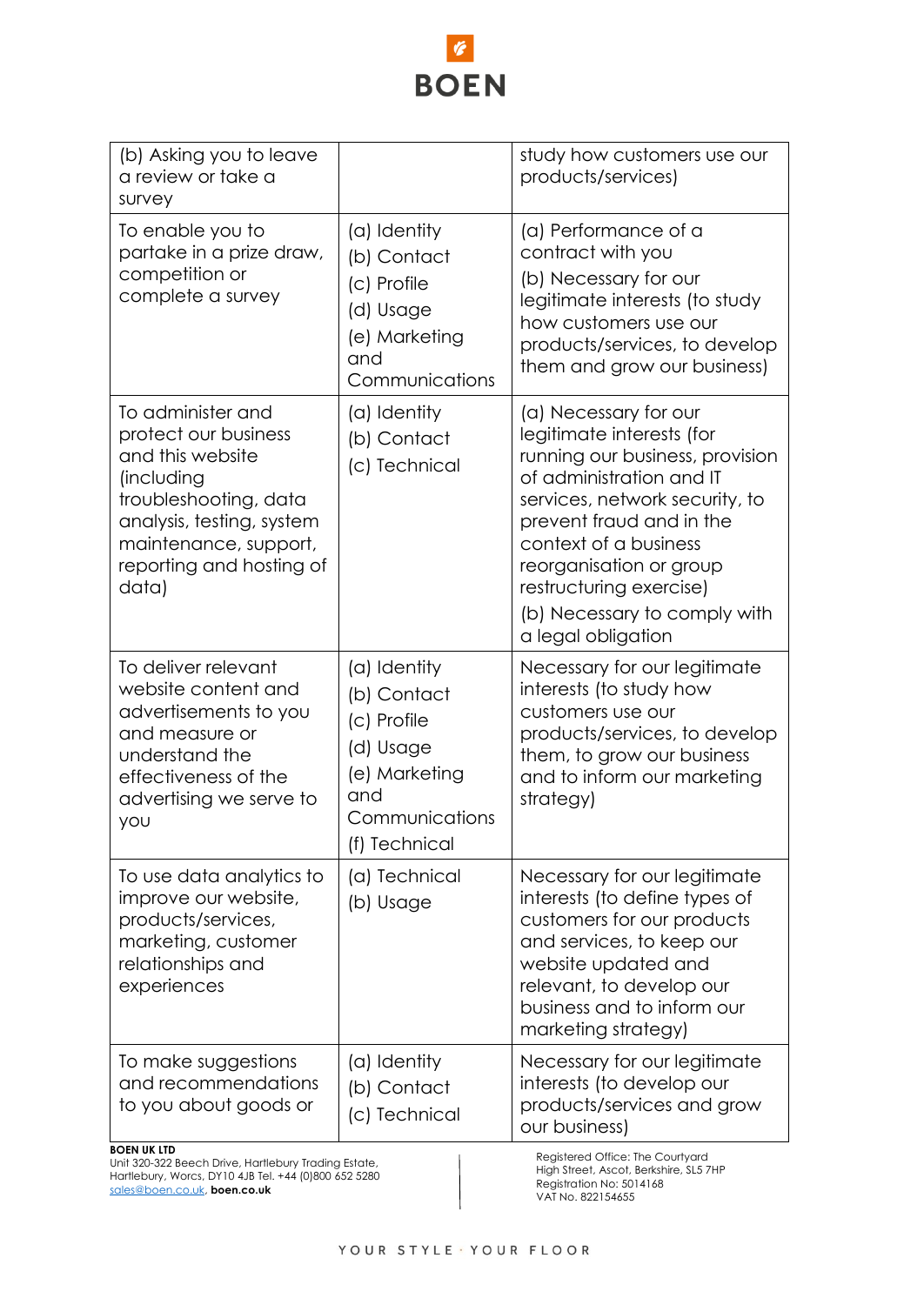

| services that may be of<br>interest to you | (d) Usage<br>(e) Profile            |  |
|--------------------------------------------|-------------------------------------|--|
|                                            | (f) Marketing and<br>Communications |  |

#### Marketing

We strive to provide you with choices regarding certain personal data uses, particularly around marketing and advertising.

#### Promotional offers from us

We may use your Identity, Contact, Technical, Usage and Profile Data to form a view on what we think you may want or need, or what may be of interest to you. This is how we decide which products, services and offers may be relevant for you (we call this marketing).

You will receive marketing communications from us if you have requested information from us or purchased goods or services from us and you have not opted out of receiving that marketing.

### Third-party marketing

We will get your express opt-in consent before we share your personal data with any third party for marketing purposes.

#### Opting out

You can ask us or third parties to stop sending you marketing messages at any time. Where you opt out of receiving these marketing messages, this will not apply to personal data provided to us as a result of a product/service purchase, warranty registration, product/service experience or other transactions.

#### Cookies

You can set your browser to refuse all or some browser cookies, or to alert you when websites set or access cookies. If you disable or refuse cookies, please note that some parts of this website may become inaccessible or not function properly. For more information about the cookies we use, please see our Cookie Policy.

#### Change of purpose

We will only use your personal data for the purposes for which we collected it, unless we reasonably consider that we need to use it for another reason and that reason is compatible with the original purpose. If you wish to get an explanation as to how the processing for the new purpose is compatible with the original purpose, please contact us.

If we need to use your personal data for an unrelated purpose, we will notify you and we will explain the legal basis which allows us to do so.

Please note that we may process your personal data without your knowledge or consent, in compliance with the above rules, where this is required or permitted by law.

#### **BOEN UK LTD**

Unit 320-322 Beech Drive, Hartlebury Trading Estate, Hartlebury, Worcs, DY10 4JB Tel. +44 (0)800 652 5280 [sales@boen.co.uk,](mailto:sales@boen.co.uk) **boen.co.uk**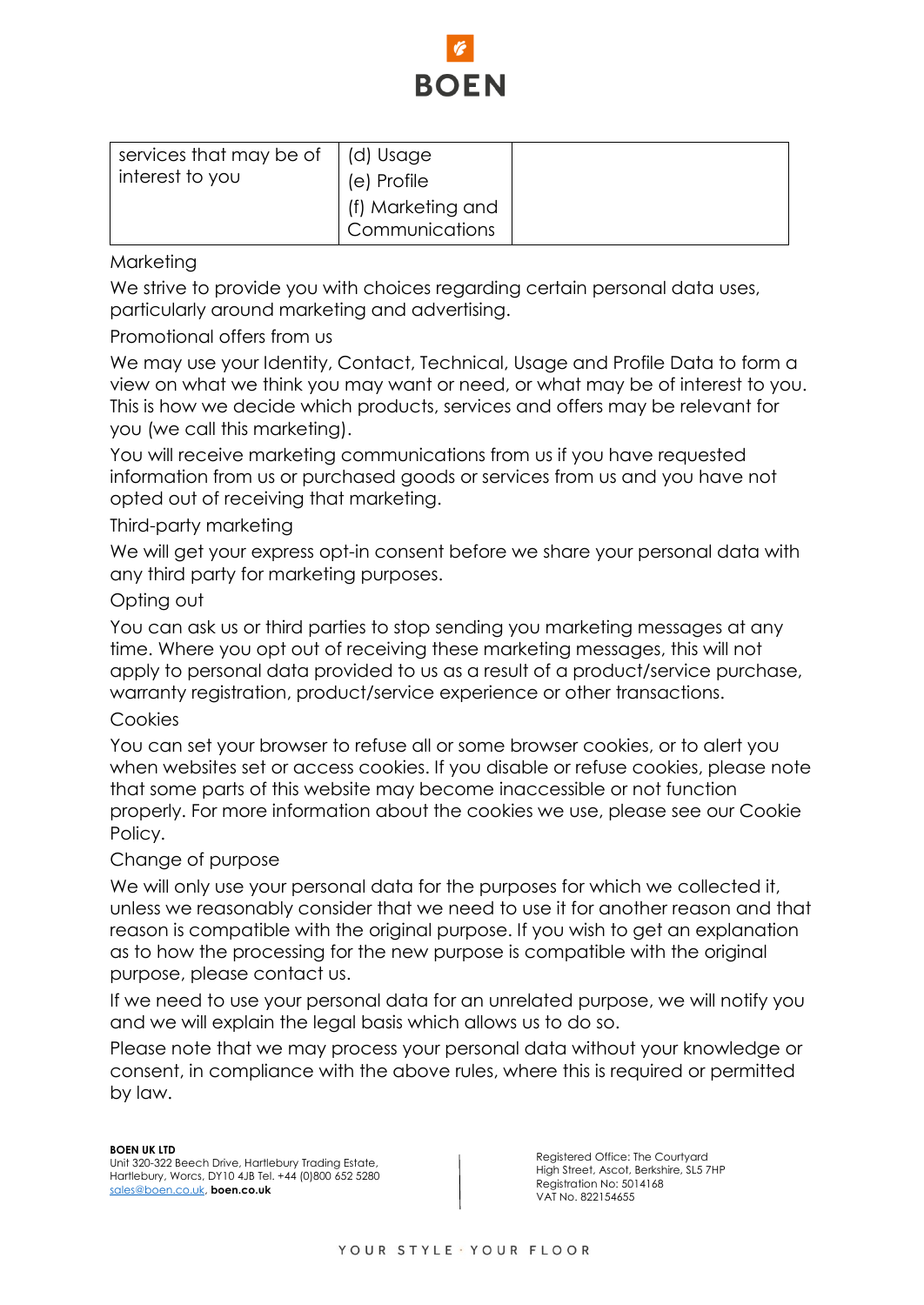

# **5. DISCLOSURES OF YOUR PERSONAL DATA**

We may share your personal data with the parties set out below for the purposes set out in the table above.

- Internal Third Parties as set out in the Glossary.
- External Third Parties as set out in the Glossary.
- Third parties to whom we may choose to sell, transfer or merge parts of our business or our assets. Alternatively, we may seek to acquire other businesses or merge with them. If a change happens to our business, then the new owners may use your personal data in the same way as set out in this privacy policy.

We require all third parties to respect the security of your personal data and to treat it in accordance with the law. We do not allow our third-party service providers to use your personal data for their own purposes and only permit them to process your personal data for specified purposes and in accordance with our instructions.

## **6. INTERNATIONAL TRANSFERS**

We do not transfer your personal data outside the European Economic Area ("EEA").

## **7. DATA SECURITY**

We have put in place appropriate security measures to prevent your personal data from being accidentally lost, used or accessed in an unauthorised way, altered or disclosed. In addition, we limit access to your personal data to those employees, agents, contractors and other third parties who have a business need to know. They will only process your personal data on our instructions and they are subject to a duty of confidentiality.

We have put in place procedures to deal with any suspected personal data breach and will notify you and any applicable regulator of a breach where we are legally required to do so.

# **8. DATA RETENTION**

How long will you use my personal data for?

We will only retain your personal data for as long as reasonably necessary to fulfil the purposes we collected it for, including for the purposes of satisfying any legal, regulatory, tax, accounting or reporting requirements. We may retain your personal data for a longer period in the event of a complaint or if we reasonably believe there is a prospect of litigation in respect to our relationship with you.

**BOEN UK LTD** To determine the appropriate retention period for personal data, we consider the amount, nature and sensitivity of the personal data, the potential risk of harm from unauthorised use or disclosure of your personal data, the purposes for which

Unit 320-322 Beech Drive, Hartlebury Trading Estate, Hartlebury, Worcs, DY10 4JB Tel. +44 (0)800 652 5280 [sales@boen.co.uk,](mailto:sales@boen.co.uk) **boen.co.uk**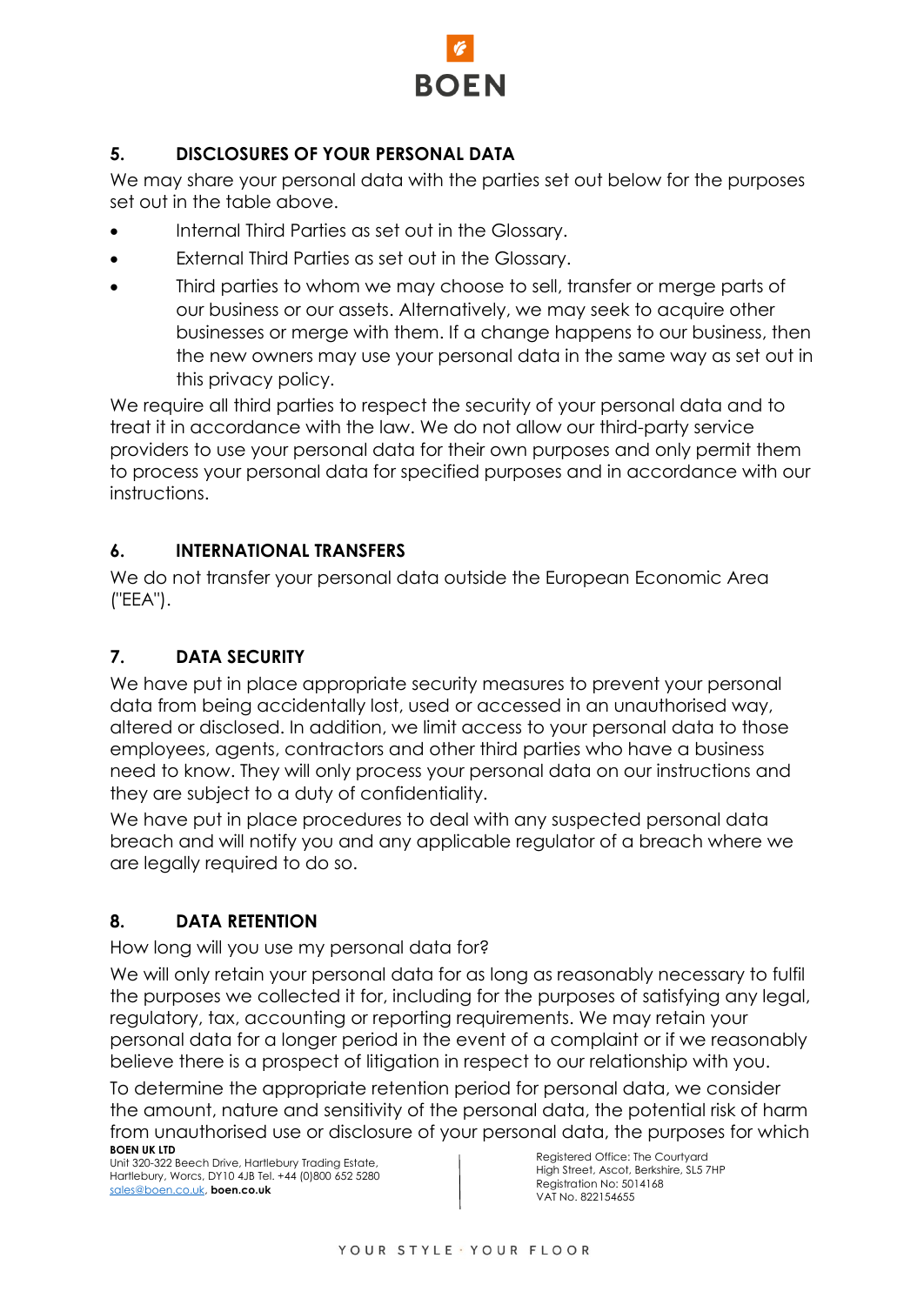

we process your personal data and whether we can achieve those purposes through other means, and the applicable legal, regulatory, tax, accounting or other requirements.

In some circumstances you can ask us to delete your data: see your legal rights below for further information.

## **9. YOUR LEGAL RIGHTS**

Under certain circumstances, you have rights under data protection laws in relation to your personal data to:

- Request access to your personal data.
- Request correction of your personal data.
- Request erasure of your personal data.
- Object to processing of your personal data.
- Request restriction of processing your personal data.
- Request transfer of your personal data.
- Right to withdraw consent.

For a more detailed explanation of each of these requests, please see the glossary. If you wish to exercise any of the rights set out above, please contact us.

No fee usually required

You will not have to pay a fee to access your personal data (or to exercise any of the other rights). However, we may charge a reasonable fee if your request is clearly unfounded, repetitive or excessive. Alternatively, we could refuse to comply with your request in these circumstances.

What we may need from you

We may need to request specific information from you to help us confirm your identity and ensure your right to access your personal data (or to exercise any of your other rights). This is a security measure to ensure that personal data is not disclosed to any person who has no right to receive it. We may also contact you to ask you for further information in relation to your request to speed up our response.

### Time limit to respond

We try to respond to all legitimate requests within one month. Occasionally it could take us longer than a month if your request is particularly complex or you have made a number of requests. In this case, we will notify you and keep you updated.

## **10. GLOSSARY**

#### LAWFUL BASIS

**BOEN UK LTD**

Unit 320-322 Beech Drive, Hartlebury Trading Estate, Hartlebury, Worcs, DY10 4JB Tel. +44 (0)800 652 5280 [sales@boen.co.uk,](mailto:sales@boen.co.uk) **boen.co.uk**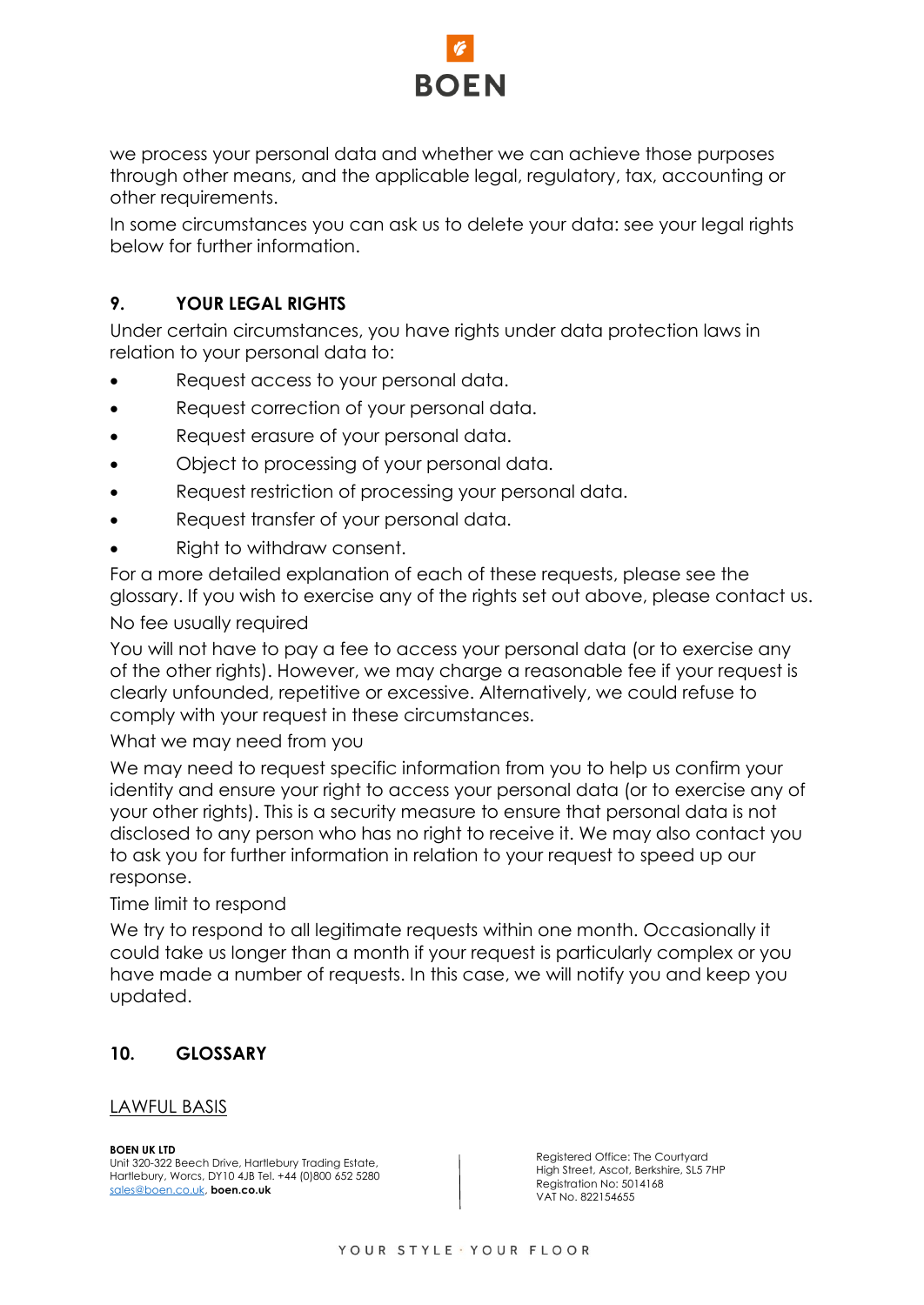| <b>BOEN</b>                          |                                                                                                                                                                                                                                                                                                                                                                                                                                                                                                                                                                                                                                                                                                                                                                  |  |
|--------------------------------------|------------------------------------------------------------------------------------------------------------------------------------------------------------------------------------------------------------------------------------------------------------------------------------------------------------------------------------------------------------------------------------------------------------------------------------------------------------------------------------------------------------------------------------------------------------------------------------------------------------------------------------------------------------------------------------------------------------------------------------------------------------------|--|
| "Legitimate Interest":               | means the interest of our business in conducting<br>and managing our business to enable us to give<br>you the best service/product and the best and<br>most secure experience. We make sure we<br>consider and balance any potential impact on you<br>(both positive and negative) and your rights before<br>we process your personal data for our legitimate<br>interests. We do not use your personal data for<br>activities where our interests are overridden by the<br>impact on you (unless we have your consent or are<br>otherwise required or permitted to by law). You can<br>obtain further information about how we assess our<br>legitimate interests against any potential impact on<br>you in respect of specific activities by contacting<br>US. |  |
| "Performance of<br>Contract":        | means processing your data where it is necessary<br>for the performance of a contract to which you are<br>a party or to take steps at your request before<br>entering into such a contract.                                                                                                                                                                                                                                                                                                                                                                                                                                                                                                                                                                      |  |
| "Comply with a legal<br>obligation": | means processing your personal data where it is<br>necessary for compliance with a legal obligation<br>that we are subject to.                                                                                                                                                                                                                                                                                                                                                                                                                                                                                                                                                                                                                                   |  |
| <b>THIRD PARTIES</b>                 |                                                                                                                                                                                                                                                                                                                                                                                                                                                                                                                                                                                                                                                                                                                                                                  |  |
| "Internal Third Parties":            | Other companies in the Bauwerk Boen Group<br>acting as joint controllers or processors and provide<br>IT and system administration services and<br>undertake leadership reporting.                                                                                                                                                                                                                                                                                                                                                                                                                                                                                                                                                                               |  |
| "External Third Parties":            | Service providers acting as processors who<br>provide IT and system administration services.<br>Professional advisers acting as processors or<br>joint controllers including lawyers, bankers,<br>auditors and insurers who provide consultancy,<br>banking, legal, insurance and accounting<br>services.                                                                                                                                                                                                                                                                                                                                                                                                                                                        |  |

Vé

**BOEN UK LTD**

Unit 320-322 Beech Drive, Hartlebury Trading Estate, Hartlebury, Worcs, DY10 4JB Tel. +44 (0)800 652 5280 [sales@boen.co.uk,](mailto:sales@boen.co.uk) **boen.co.uk**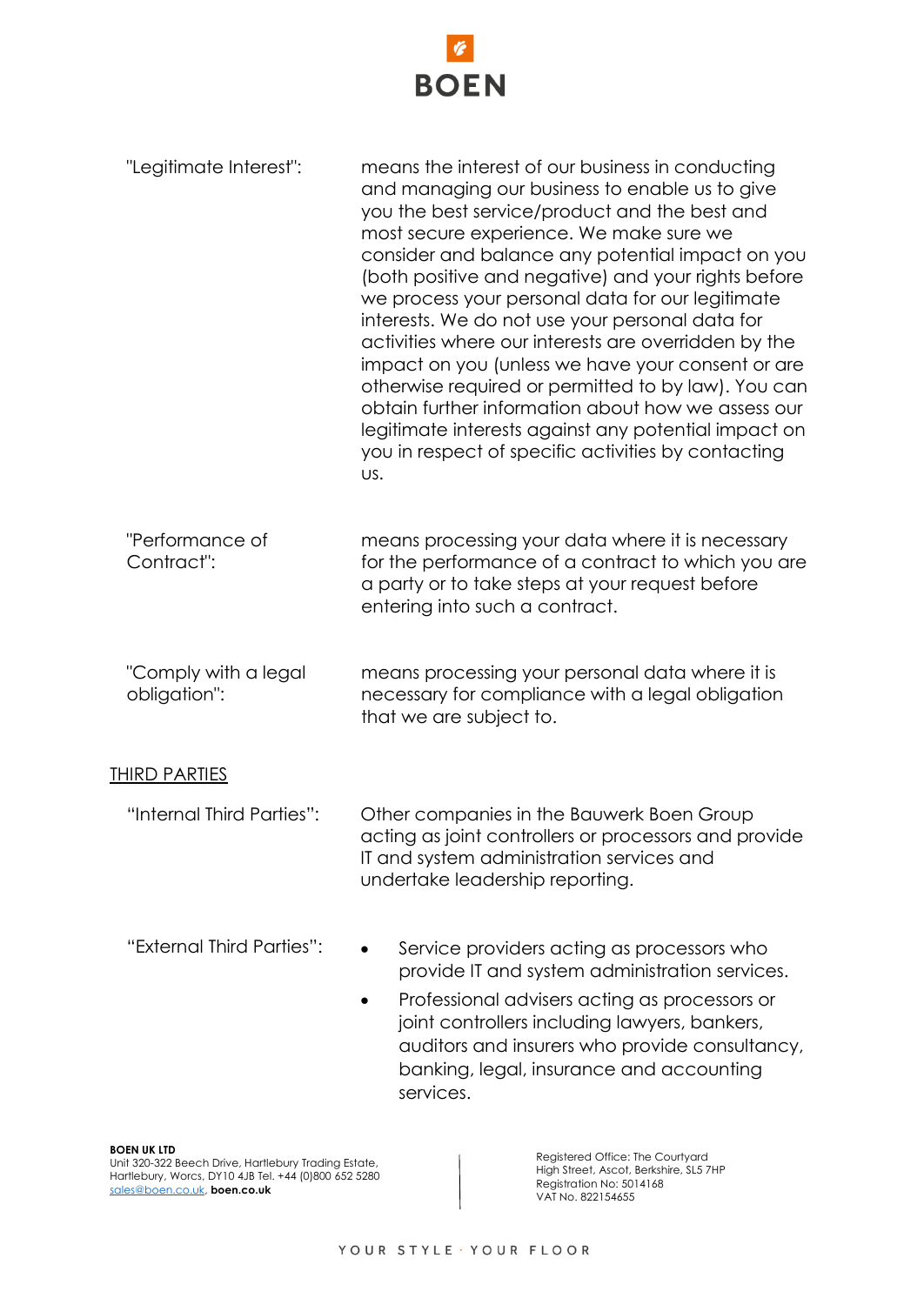

| HM Revenue & Customs, regulators and other<br>authorities acting as processors or joint<br>controllers who require reporting of processing<br>activities in certain circumstances.<br>All of the above are based in the United Kingdom.                                                                                                                                                                                                                                                                                                                                                                                                                                                 |
|-----------------------------------------------------------------------------------------------------------------------------------------------------------------------------------------------------------------------------------------------------------------------------------------------------------------------------------------------------------------------------------------------------------------------------------------------------------------------------------------------------------------------------------------------------------------------------------------------------------------------------------------------------------------------------------------|
|                                                                                                                                                                                                                                                                                                                                                                                                                                                                                                                                                                                                                                                                                         |
|                                                                                                                                                                                                                                                                                                                                                                                                                                                                                                                                                                                                                                                                                         |
| to your personal data (commonly known as a<br>"data subject access request"). This enables you to<br>receive a copy of the personal data we hold<br>about you and to check that we are lawfully<br>processing it.                                                                                                                                                                                                                                                                                                                                                                                                                                                                       |
| of the personal data that we hold about you. This<br>enables you to have any incomplete or inaccurate<br>data we hold about you corrected, though we<br>may need to verify the accuracy of the new data<br>you provide to us.                                                                                                                                                                                                                                                                                                                                                                                                                                                           |
| of your personal data. This enables you to ask us to<br>delete or remove personal data where there is no<br>good reason for us continuing to process it. You<br>also have the right to ask us to delete or remove<br>your personal data where you have successfully<br>exercised your right to object to processing (see<br>below), where we may have processed your<br>information unlawfully or where we are required to<br>erase your personal data to comply with local law.<br>Note, however, that we may not always be able to<br>comply with your request of erasure for specific<br>legal reasons which will be notified to you, if<br>applicable, at the time of your request. |
| of your personal data where we are relying on a<br>legitimate interest (or those of a third party) and<br>there is something about your particular situation<br>which makes you want to object to processing on<br>this ground as you feel it impacts on your<br>fundamental rights and freedoms. You also have<br>Registered Office: The Courtyard<br>Init 320,322 Booch Drive, Hartlobury Trading Estate                                                                                                                                                                                                                                                                              |
|                                                                                                                                                                                                                                                                                                                                                                                                                                                                                                                                                                                                                                                                                         |

Unit 320-322 Beech Drive, Hartlebury Trading Estate, Hartlebury, Worcs, DY10 4JB Tel. +44 (0)800 652 5280 [sales@boen.co.uk,](mailto:sales@boen.co.uk) **boen.co.uk**

High Street, Ascot, Berkshire, SL5 7HP Registration No: 5014168 VAT No. 822154655